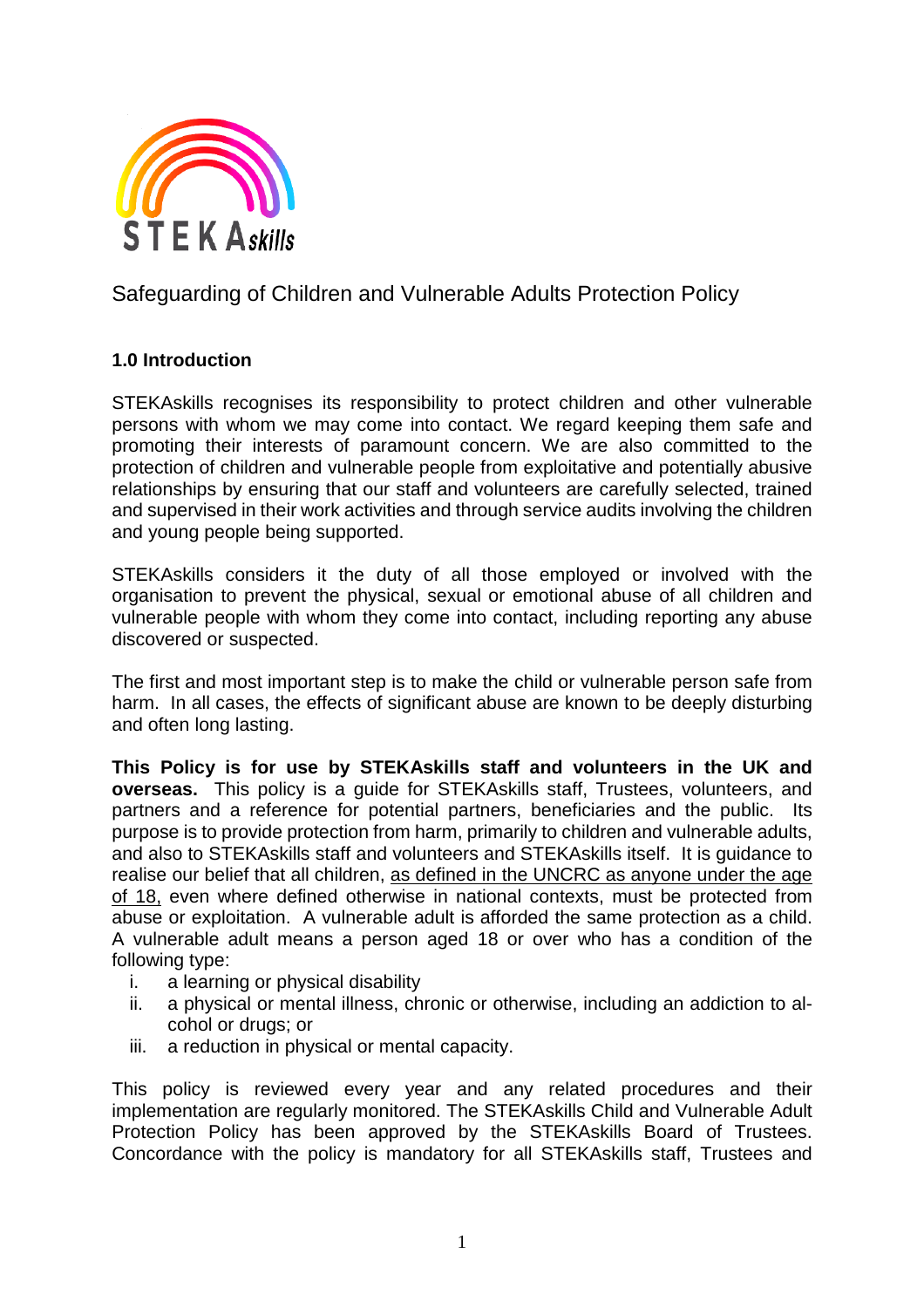volunteers and strongly encouraged for staff and volunteers of STEKAskills's partner organisations.

## **2. Principles**

- All children and vulnerable adults have an equal right to development and their welfare is always promoted.
- Children and vulnerable adults are protected from any form of sexual, physical, verbal or emotional abuse or exploitation, from adults and other children.
- The health and safety of children and vulnerable adults is always paramount.
- Children and vulnerable adults are empowered to participate freely in decisions which affect their lives, recognising the importance of parents, families and other carers in their lives.
- Children and vulnerable adults are treated with respect, and valued as individuals and equals with respect to the context of their own culture, religion and ethnicity.
- Children and vulnerable adults are empowered to raise and discuss any concerns and are always listened to.
- Any allegation of abuse is treated seriously and dealt with appropriately and promptly. Victims and other involved parties are supported and perpetrators are held to account.
- Investigation of any Child and Vulnerable Adult Protection concern is conducted with reference to national laws and employment rights and immediately referred to relevant statutory authorities where appropriate.
- Staff and volunteers are recruited, supported and trained with respect to the Child and Vulnerable Adults Protection Policy.

# **3. Child and Vulnerable Adult Protection Code of Conduct**

STEKAskills staff, Trustees, volunteers, and staff and volunteers of STEKAskills's partners must:

- Never hit or physically abuse a child or vulnerable adult in any way.
- Never deliberately place a child or vulnerable adult in danger or at risk of abuse.
- Never have sexual contact or use sexualised language with a child or vulnerable adult.
- Never develop personal relationships with a child or vulnerable adult which could lead to, or constitute abuse.
- Never fondle, hold, kiss, hug or touch a child or vulnerable adult inappropriately.
- Never intentionally behave in a way that frightens or intimidates a child or vulnerable adult.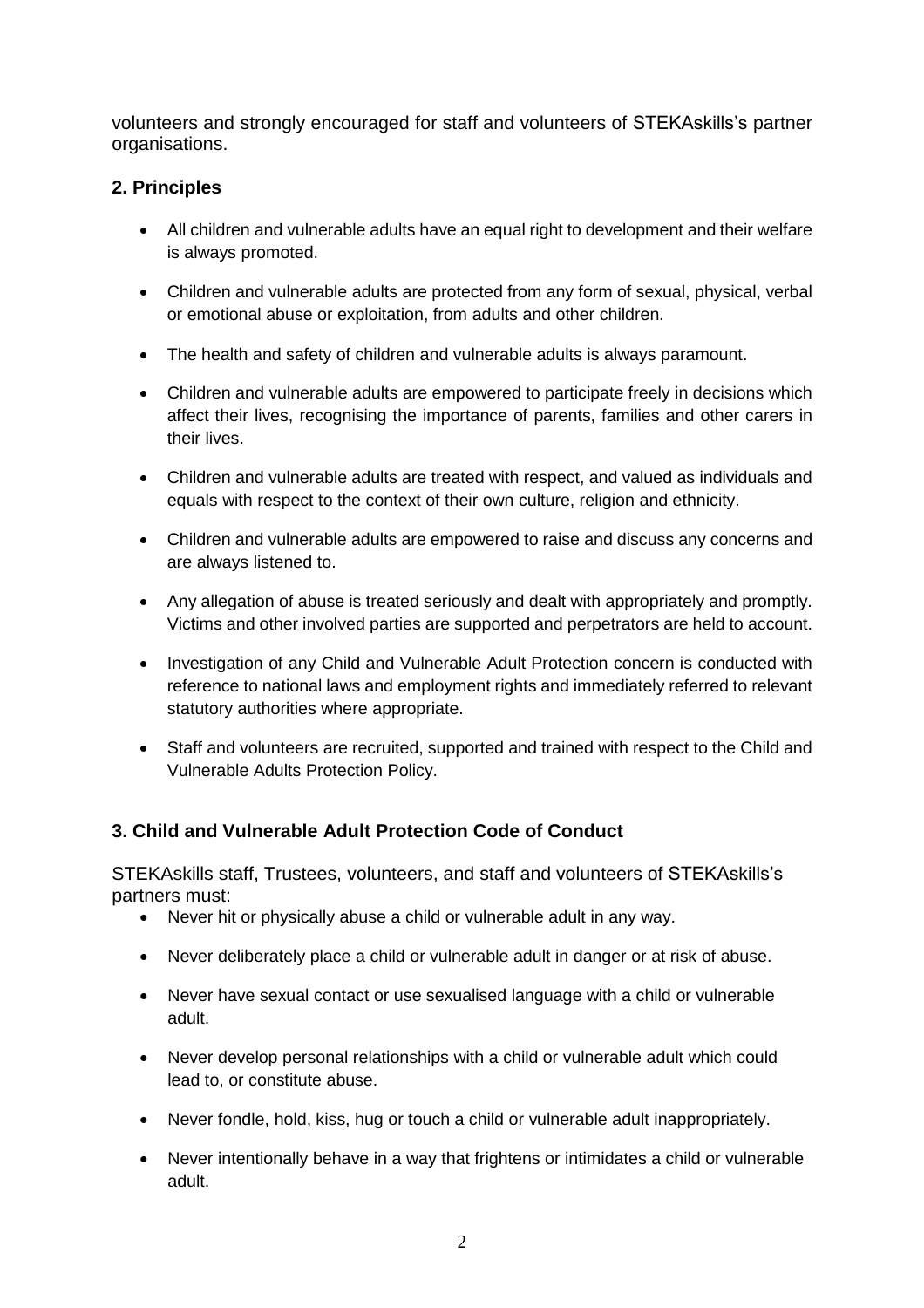- Never do things of a personal nature for a child or vulnerable adult that they can do for themselves.
- Never single out a child or vulnerable adult for special treatment.
- Never give a child or vulnerable adult presents or personal items unless authorised by Godknows or Helen Maseko.
- Never invite a child or vulnerable adult into their home or arrange to see them outside project activities unless authorised by the STEKAskills Malawi Manager.
- Never stay alone overnight with a child or children or any vulnerable adult.
- Never take a child or vulnerable adult with them in their car, except in exceptional circumstances.
- Never hire a child or vulnerable adult for any service, or treat in any way which could be deemed exploitative.
- Never use internet resources such as social networking sites to make inappropriate contact with children or vulnerable adults which could lead to or constitute abuse.
- Never use racist, sexist, discriminatory, inappropriate, abusive or offensive language around children or vulnerable adults.
- Never intentionally humiliate or degrade children or vulnerable adults.
- Never smoke, use illegal drugs, consume or be under the influence of alcohol in the presence of children or vulnerable adults.
- Always treat children and vulnerable adults with respect.
- Always listen to children and vulnerable adults and their concerns.
- Always use sensitive language when a child or vulnerable adult reveals a serious issue (such as child abuse or sexual violence).
- Always endeavour to be accompanied by another adult when in the presence of children and vulnerable adults.
- Always deal with any allegations or concerns relating to abuse immediately and appropriately in accordance with the Child and Vulnerable Adult Protection Procedures.
- Always be aware of the health and safety of children and vulnerable adults and ensure that they are protected from harm when they are in our care.
- Always respect the rights of children and vulnerable adults and empower them to be aware of and act upon their rights.
- Always challenge the mistreatment of children and vulnerable adults and report any cases of abuse.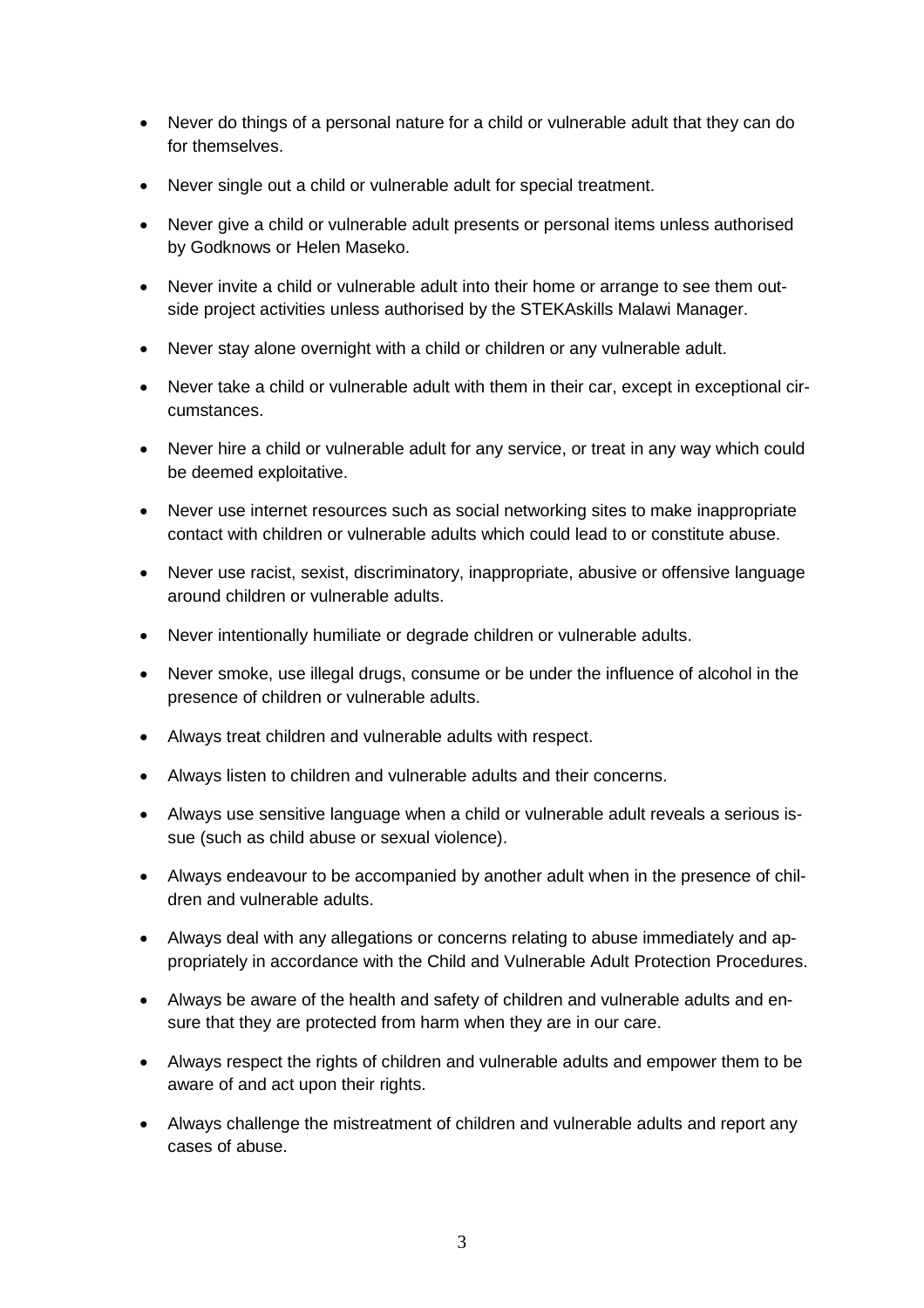• Always ensure that images of children and vulnerable adults are respectful and obtain permission from a child, vulnerable adult and/or their parent/guardian or carer before using their image.

# **4. Child and Vulnerable Adult Protection Procedures**

## **4.1 Definition of abuse**

The Scottish Government's National Guidance for Child Protection in Scotland gives the following definitions:

Abuse and neglect are forms of maltreatment of a child. Somebody may abuse or neglect a child by inflicting, or by failing to act to prevent, significant harm on the child. Children may be abused in a family or in an institutional setting, by those known to them or, more rarely, by a stranger.The following definitions indicate how the abuse can be experienced by a child but are not exhaustive, as the individual circumstances of abuse will vary from child to child. The same principles apply in relation to the protection of vulnerable adults.

| Physical<br>Abuse  | Physical abuse may involve hitting, shaking, throwing, poisoning, burning or<br>scalding, drowning, suffocating, or otherwise causing physical harm to a child<br>or vulnerable adult. Physical harm may also be caused when a parent or carer<br>feigns the symptoms of, or deliberately causes, ill health to a child whom they<br>are looking after. This situation may be described as fabricated or induced ill-<br>ness by the carer.                                                                                                                                                                                                                                                                                                                                                                                       |
|--------------------|-----------------------------------------------------------------------------------------------------------------------------------------------------------------------------------------------------------------------------------------------------------------------------------------------------------------------------------------------------------------------------------------------------------------------------------------------------------------------------------------------------------------------------------------------------------------------------------------------------------------------------------------------------------------------------------------------------------------------------------------------------------------------------------------------------------------------------------|
| Emotional<br>Abuse | Emotional abuse is where persistent emotional ill treatment of a child or vul-<br>nerable adult causes severe and persistent adverse effects on their emotional<br>development. It may involve conveying to a child or vulnerable adult that they<br>are worthless or unloved, inadequate or valued only in so far as they meet the<br>needs of another person. It may feature age or developmentally inappropriate<br>expectations being imposed on children or vulnerable adults. It may involve<br>causing children or vulnerable adults to feel frightened or in danger, or the<br>exploitation or corruption of children or vulnerable adults. Some level of emo-<br>tional abuse is present in all types of ill treatment of a child or vulnerable adult,<br>though it may occur independently of the other forms of abuse. |
| Sexual<br>Abuse    | Sexual abuse involves forcing or enticing a child or vulnerable adult to take<br>part in sexual activities, whether or not they are aware of what is happening.<br>The activities may involve physical contact, including penetrative or non-pen-<br>etrative acts. They may include non-contact activities, such as involving chil-<br>dren or vulnerable adults in looking at, or in the production of, pornographic<br>material or in watching sexual activities, using sexual language towards a child<br>or vulnerable adult or encouraging children or vulnerable adults to behave in<br>sexually inappropriate ways.                                                                                                                                                                                                       |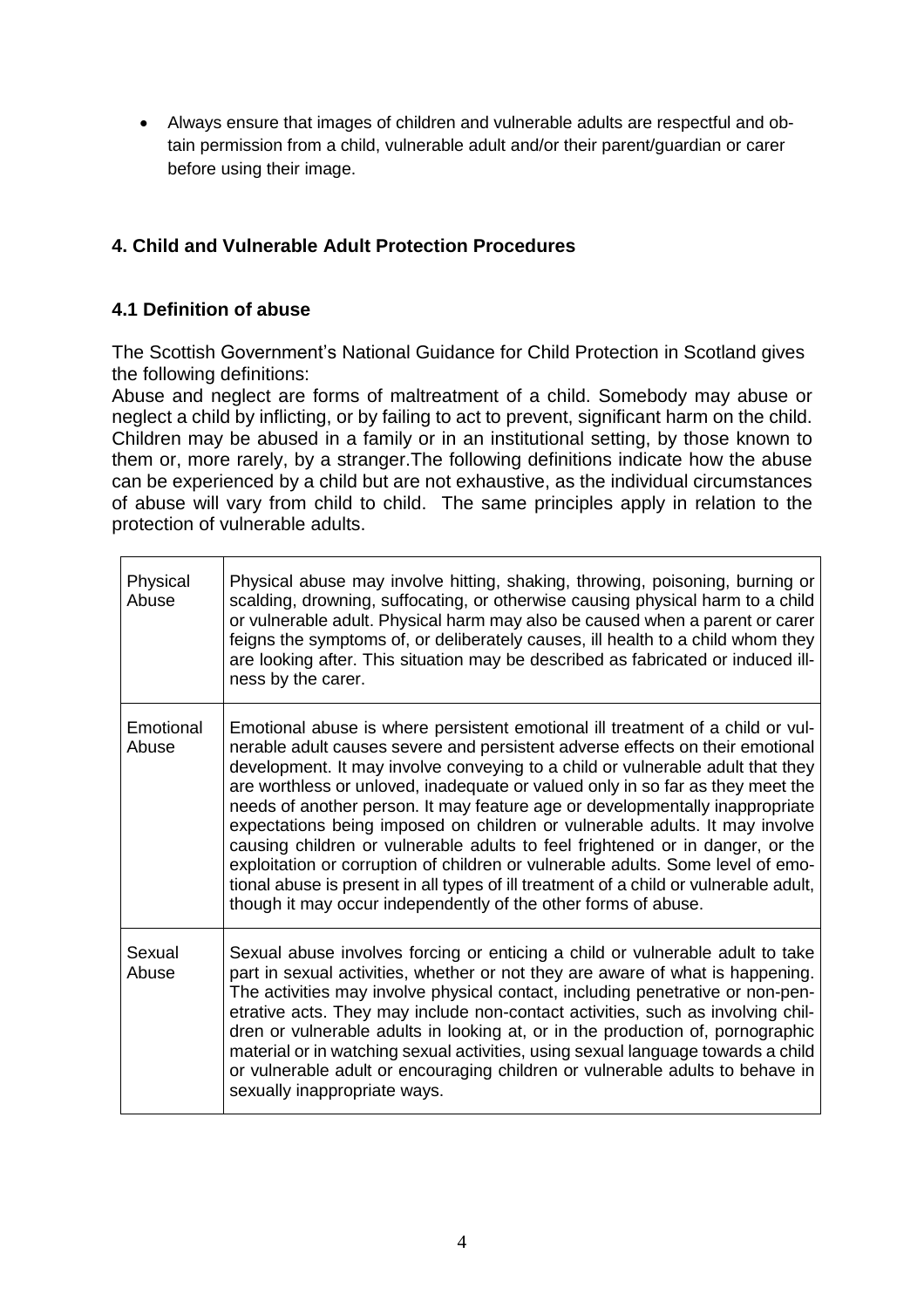| Neglect | Neglect is the persistent failure to meet the basic physical and/or psychological<br>needs of a child or vulnerable adult, likely to result in the serious impairment<br>of their health or development. It may involve a parent or carer failing to provide<br>adequate food, shelter and clothing, to protect a child or vulnerable adult from<br>physical harm or danger, or to ensure access to appropriate medical care or<br>treatment. It may also include neglect of, or unresponsiveness to, a child or<br>vulnerable adult's basic emotional needs. Neglect may also result in a child<br>being diagnosed as suffering from non-organic failure to thrive, where a child<br>has significantly failed to reach normal growth and developmental milestones<br>and where physical and genetic reasons have been medically eliminated." |
|---------|-----------------------------------------------------------------------------------------------------------------------------------------------------------------------------------------------------------------------------------------------------------------------------------------------------------------------------------------------------------------------------------------------------------------------------------------------------------------------------------------------------------------------------------------------------------------------------------------------------------------------------------------------------------------------------------------------------------------------------------------------------------------------------------------------------------------------------------------------|
|         |                                                                                                                                                                                                                                                                                                                                                                                                                                                                                                                                                                                                                                                                                                                                                                                                                                               |

# **4.2. Definition of terms in STEKAskills's Child and Vulnerable Adult Protection Policy**

| Term                                            | <b>Definition</b>                                                         | <b>Example</b>                                                                                                                                                                                                                                                                                                                       |
|-------------------------------------------------|---------------------------------------------------------------------------|--------------------------------------------------------------------------------------------------------------------------------------------------------------------------------------------------------------------------------------------------------------------------------------------------------------------------------------|
| <b>Malawi staff</b>                             | STEKAskills trustees based in<br><b>Malawi on STEKAskills</b><br>business | Gift Thompson or<br><b>Godknows and Helen</b><br>Maseko making<br>presentations about<br><b>STEKAskills or</b><br>conducting interviews<br>on behalf of<br><b>STEKAskills (this will</b><br>not cover their<br>activities as part of the<br><b>STEKA care home</b><br>and organization for<br>which STEKA has a<br>separate policy). |
| <b>UK staff</b>                                 | STEKAskillsTrustees based in<br>the UK.                                   | As detailed on the<br><b>STEKAskills website</b><br>www.stekaskills.com                                                                                                                                                                                                                                                              |
| <b>Locally contracted field</b><br>office staff | Staff contracted locally working<br>in a STEKAskills field office.        | <b>Future staff contracted</b><br>for the dialogue<br>groups or other<br><b>STEKAskills project.</b>                                                                                                                                                                                                                                 |
| <b>Volunteer</b>                                | A volunteer who work for<br><b>STEKAskills in Malawi or</b><br>overseas.  | A volunteer who helps<br>raise funds or gives<br>talks.                                                                                                                                                                                                                                                                              |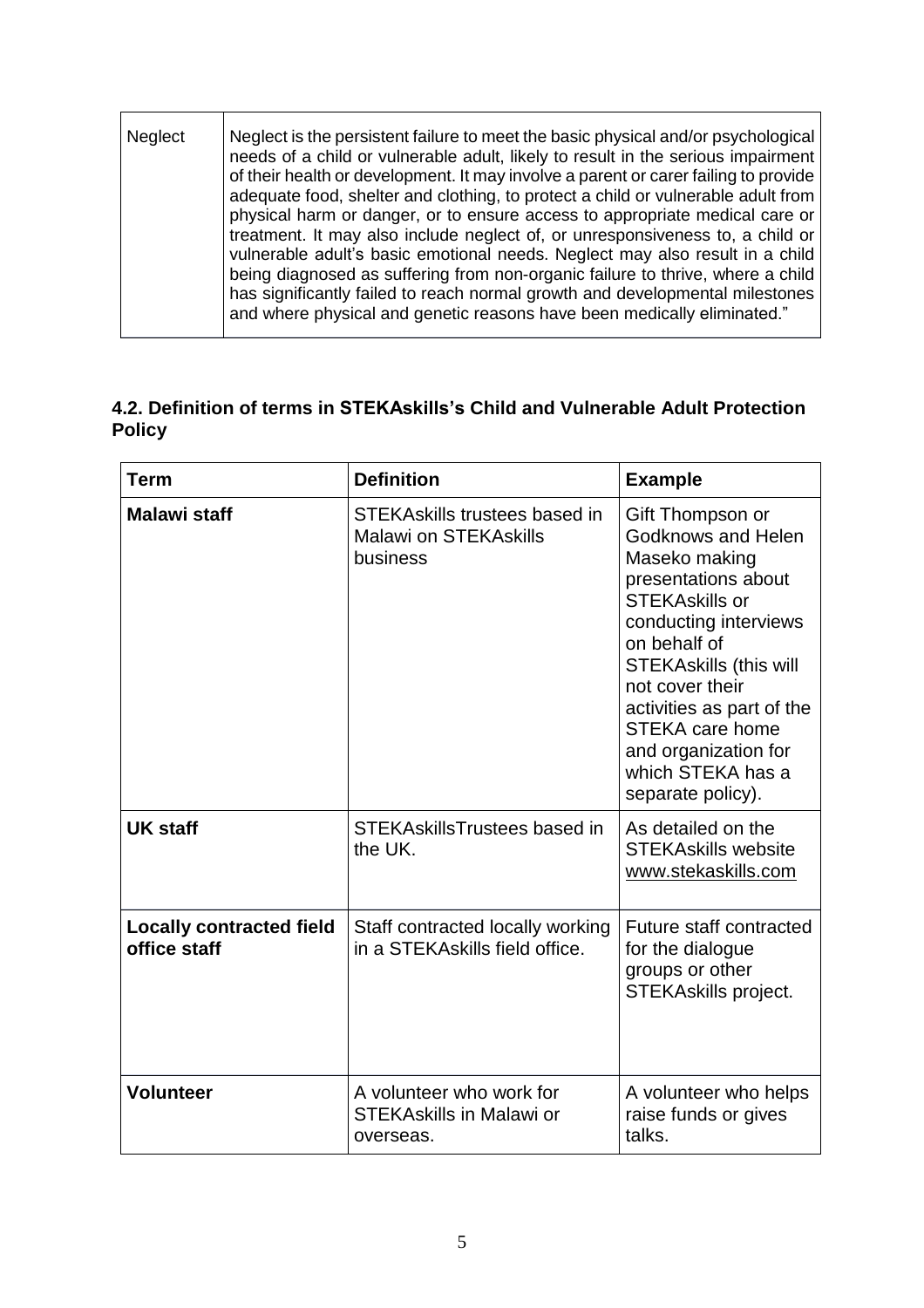| <b>STEKAskills Manager</b>             | A member of staff who is<br>responsible for managing<br><b>STEKAskills work in Malawi or</b><br>overseas. | Godknows or Helen<br>Maseko                                                    |
|----------------------------------------|-----------------------------------------------------------------------------------------------------------|--------------------------------------------------------------------------------|
| <b>STEKAskills Supervisor</b>          | A member of staff who is<br>responsible for managing a<br>designated volunteer.                           | <b>Fundraising volunteers</b><br>who are managed by<br>a<br>STEKAskillsTrustee |
| <b>Partners</b>                        | Organisations which work on<br>STEKAskills projects overseas.                                             | Queen Margaret<br>University                                                   |
| <b>Partner staff and</b><br>volunteers | The staff and volunteers of<br>partners.                                                                  | Queen Margaret<br>University students.                                         |

# **5. Awareness Raising**

**Partners** should pay specific reference to **5.8, 6.16, 7.10, 7.11, and 8.9**

**5.1** STEKAskills's Child and Vulnerable Adult Protection Policy is freely available to the general public and to all STEKAskills staff, Trustees, volunteers, partners and partners' patients. The Child and Vulnerable Adult Protection Policy is available on the STEKAskills website and is regularly referenced in appropriate documents.

**5.2** All new and existing volunteers, whose role involves contact with children and vulnerable adults may be required to participate in training on STEKAskills Child and Vulnerable Adult Protection Policy and are updated on the issues by their STEKASKILLS staff supervisor.

**5.3** All STEKAskills Managers are responsible for ensuring that their staff have participated in training on child and vulnerable adult protection and have an understanding of the Child and Vulnerable Adult Protection Policy and its implications.

**5.4** All new and existing STEKAskills staff in identified posts which have regular contact with children and vulnerable adults, including the Child Protection Officers, are required to attend specialised training on child and vulnerable adult protection and may be required to attend further courses on this as necessary.

**5.7** All new and existing staff, Trustees and volunteers are required to follow the STEKAskills Child and Vulnerable Adult Protection Code of Conduct and have signed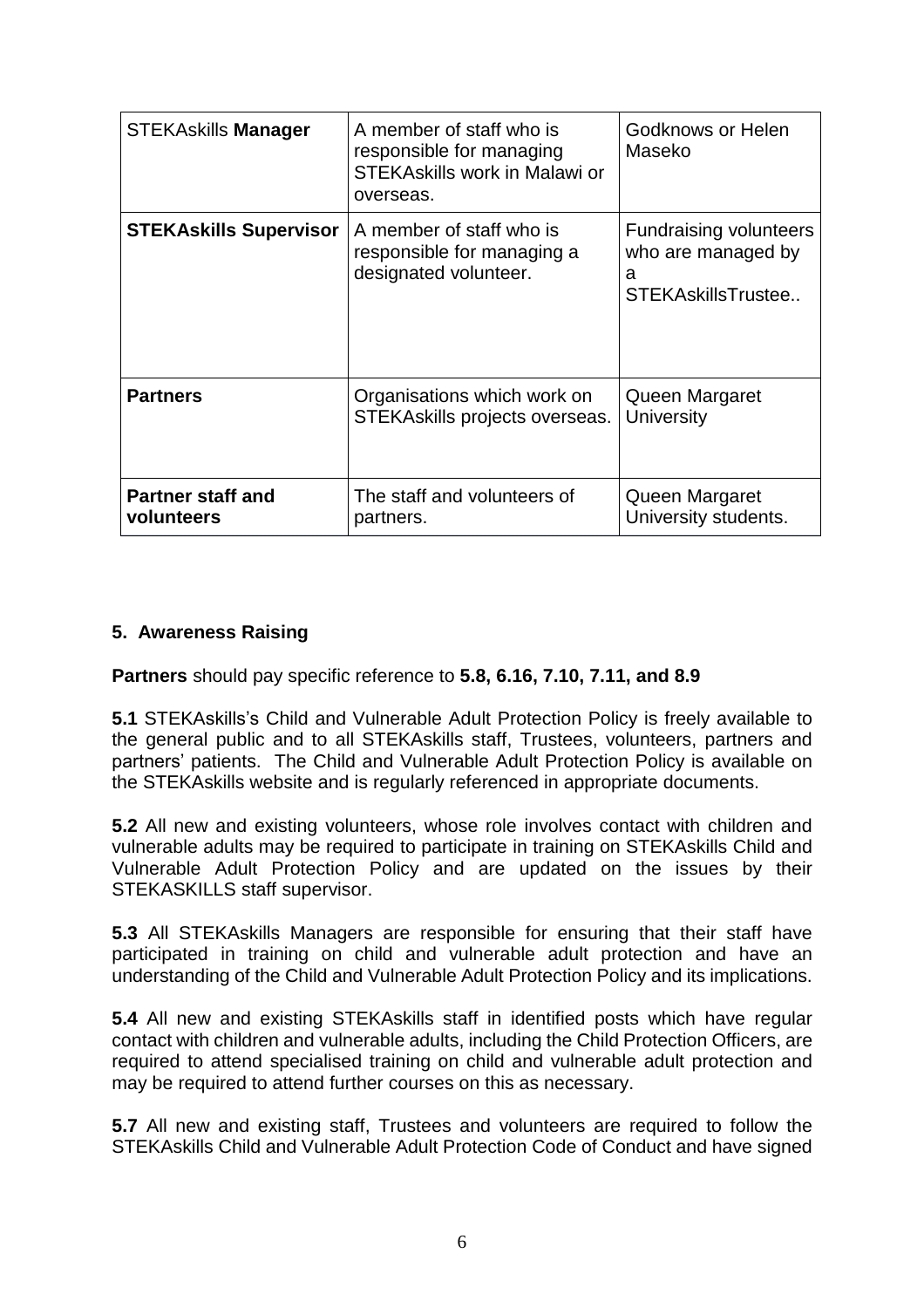a copy of this, which is kept on file. Refusing to sign may result in disciplinary action for staff and the termination of a relationship with volunteers.

**5.8** STEKAskills engages with overseas partners on child and vulnerable adult protection, explaining our commitments and encouraging partners to develop child and vulnerable adult protection policies and procedures which are relevant to their local context and compatible with the United Nations Convention on the Rights of the Child. STEKAskills provides partners with assistance on this.

**5.9** Child and vulnerable adult protection issues, including health and safety issues, are always considered in relation to any STEKAskills event or visit.

#### **6. Prevention Measures**

#### **Staff and Volunteer Recruitment**

**6.1** STEKAskills ensures that its employment and recruitment procedures and practices comply with local laws and refer to Keeping Children Safe standards and recommendations.

**6.2** Recruitment of both internal and external candidates for posts which have regular contact with children and vulnerable adults must include:

- specifying that posts are disclosure accepted posts for the Rehabilitation of Offenders Act 1974
- making reference to STEKAskills's commitment to child and vulnerable adult protection and the Child and Vulnerable Adult Protection Policy in adverts and job descriptions.
- asking specific questions to candidates on their previous experience of working with children, young people or vulnerable adults.
- ensuring that candidates can provide two referees who can comment on their work with children, young people or vulnerable adults.
- ensuring that appointed candidates complete the appropriate disclosure process below
- ensuring that the identity of candidates appointed to identified posts is verified.

**6.3** Job offers for posts which have regular contact with children and vulnerable adults are subject to a Disclosure Process which will include Self Disclosure through the application process and, where required, Enhanced Disclosure, or the relevant local checks through the relevant national government agencies where possible. Satisfactory verification of qualifications and work history is also required.

**6.4** Any volunteers who are recruited or designated for work with children and vulnerable adults are asked to complete a Self Disclosure form, provide two suitable referees and, where required, complete an Enhanced Disclosure, or the relevant local checks through the relevant national government agencies where possible.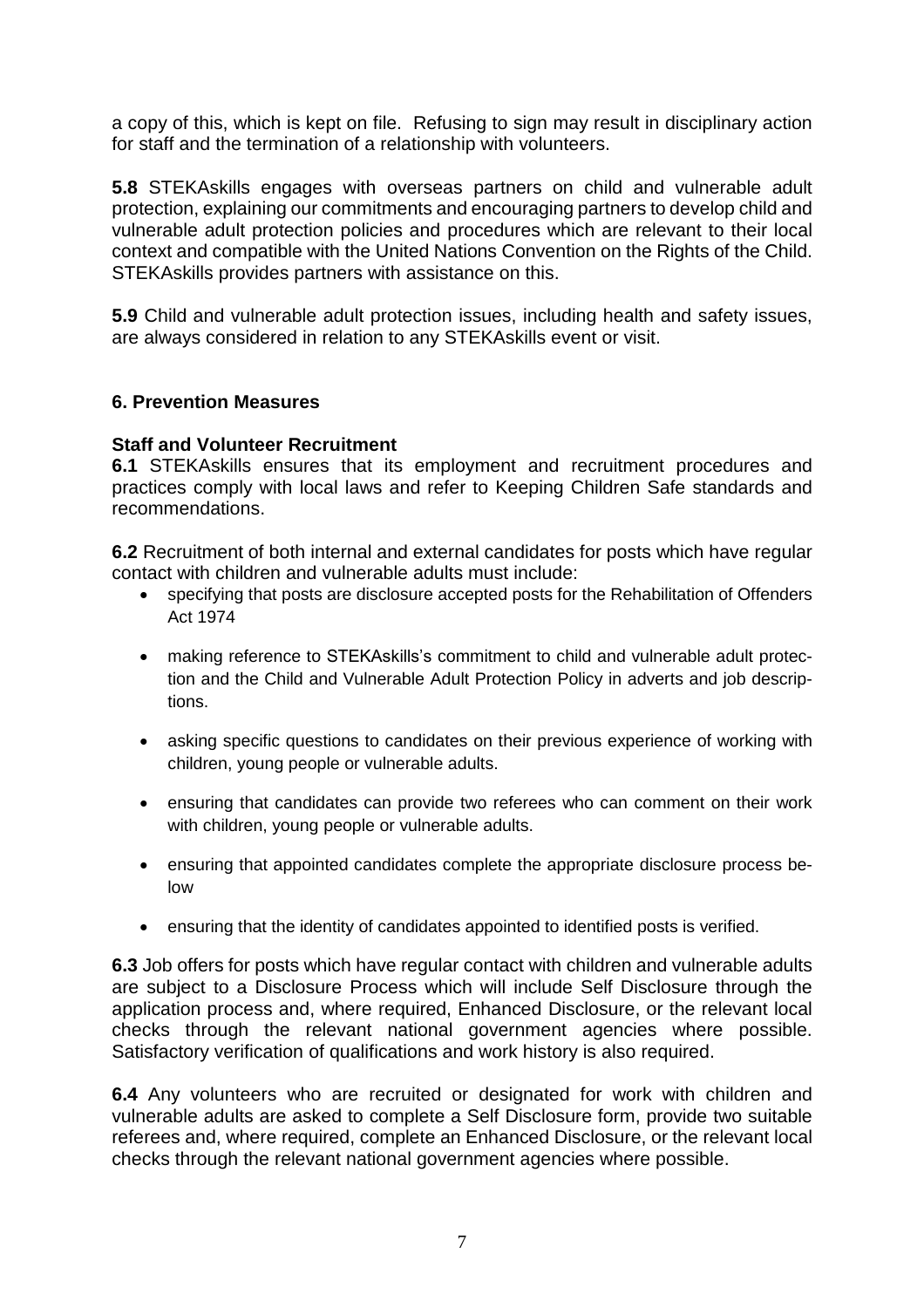**6.5** Any new or existing staff or volunteers who are unwilling to complete the Disclosure Process are not deployed in any position that allows them access to children and vulnerable adults.

#### **STEKAskills schools and children's groups**

**6.6** STEKAskills Partners who are involved in meetings with children during visits to the UK are always briefed on STEKAskills Child and Vulnerable Adult Protection Policy, and are asked to sign the Child Protection Code of Conduct.

#### **Children and vulnerable adults working as Volunteers**

**6.7** All children and vulnerable adults are supervised by their legal guardian or by a responsible adult nominated by their legal guardian whilst undertaking voluntary work for STEKAskills. Adults do not supervise more than six children each.

**6.8** STEKAskills supervisors ensure that children who are volunteering as individuals have provided a completed Child Volunteer Permission Form. A new form is completed on every occasion, unless the volunteer works with STEKAskills more than once a month, in which case the Form is kept on file and renewed on an annual basis.

#### **Communications and Media**

**6.9** STEKAskills ensures that the welfare of children and vulnerable adults is paramount and that their interests and safety always take priority over any editorial requirement.

**6.10** The impact and possible consequences of any material which involves a child or vulnerable adult is carefully considered, both before and after publication or broadcast. The risks that children and vulnerable adults may face through their involvement in STEKAskills communications are continuously monitored and staff consider these on a case by case basis.

**6.11** STEKAskills endeavours to ensure that images and/or stories about children and vulnerable adults cannot be misused or exploited.

**6.12** Communications about children and vulnerable adults always respect the individual's dignity and identity,and are not degrading. STEKAskills always endeavours to ensure that children and vulnerable adults are portrayed as realistically as possible and that language that implies any relationship of power is avoided.

**6.13** Any material featuring in STEKAskills publications and website are suitable for a general audience, including children.

**6.14** STEKAskills staff and volunteers, whether in UK or overseas, **always**:

seek the consent of parents or legal guardians, or other person in loco parentis (e.g. teacher or group leader) before interviewing children and vulnerable adults, or taking film, photograph or sound recordings in which they appear. Where practical, permission should be in writing.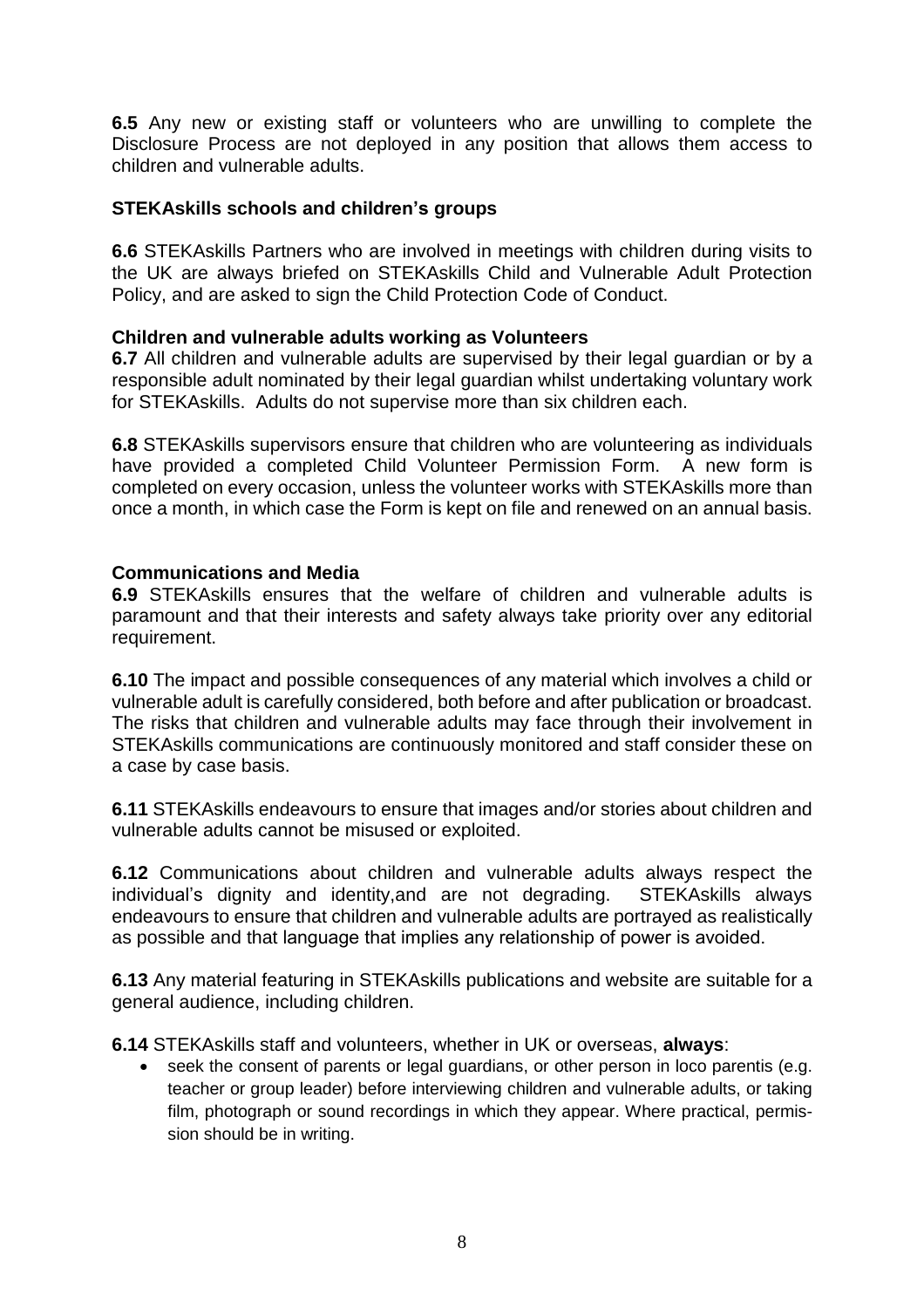- seek the consent of parents or legal guardians, or other person in loco parentis, before publishing any materials in which the children and vulnerable adults appear.
- seek the consent of a child or vulnerable adult for their participation and respect any refusal to take part.
- ensure that they do not give any financial inducement to the child, vulnerable adult or parent/guardian to secure consent.
- obtain permission from the head teacher for any filming or interviewing on school premises during school hours.
- approach the gathering of material in a sensitive manner and consider the impact the recounting of their experiences may have on a child or vulnerable adult.
- take steps to minimise any distress that may be caused by taking part in an interview.
- are aware that certain children and vulnerable adults may need extra protection (for example, political refugees or those suffering from diseases).
- conceal the identity and location of children and vulnerable adults (for example withholding or changing names) when revealing their identity has the potential to lead to any risk or distress.
- take additional steps to establish any potential risks where it is not possible to obtain individual permissions (for example in large group shots taken from a distance) and conceal the identity and location of the children and vulnerable adults to mitigate any risks.
- endeavour to use images in which children are adequately clothed.
- consider the messages that are being communicated about children and vulnerable adults and ensure that these are fair and avoid stereotype or discrimination.

**6.15** Where there is any doubt on the use of images and/or stories, STEKAskills staff and volunteers seek the guidance of their Child Protection Officer, Emma Wood

#### **STEKAskills Partners**

**6.16** STEKAskills' partner agreements specify that all Partners should have child and vulnerable adult protection measures in place and should eventually produce and implement their own child and vulnerable protection policy. Partners must agree to abide by the STEKAskills Policy and Code of Conduct.

#### **7. Reporting**

**7.1** STEKAskills staff and volunteers have a duty to ensure that the STEKAskills code of conduct is adhered to throughout the organisation.

**7.2** A Child Protection Concern Report form is freely available to all STEKAskills staff and volunteers.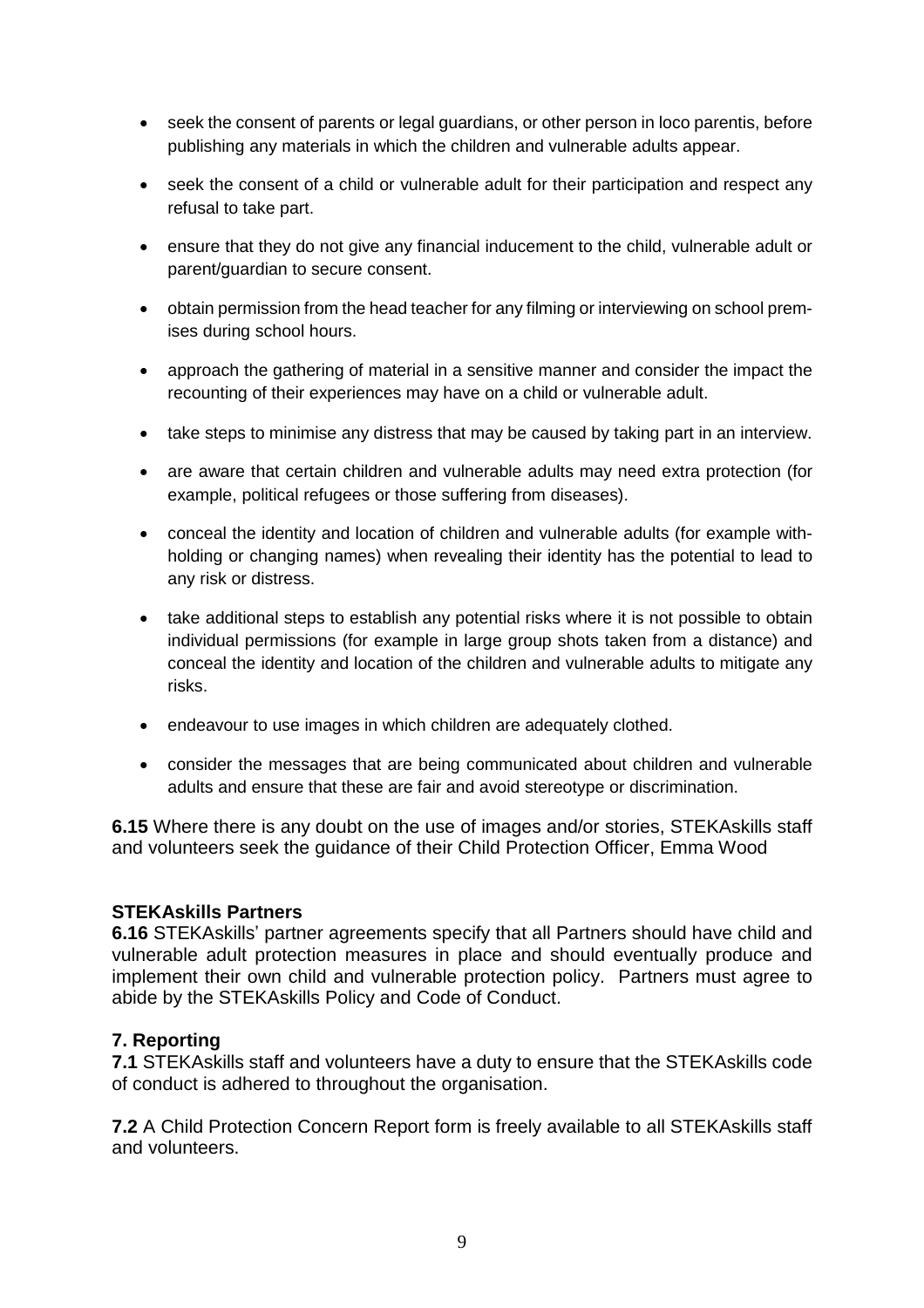**7.3** STEKAskills staff and volunteers should respond sensitively to any Child Protection issue that they witness or is disclosed to them and treat the issue confidentially. If a child or vulnerable adult discloses that he or she is being abused, STEKAskills staff and volunteers should:

- stay calm,
- listen carefully and take the allegation seriously,
- not promise to keep it secret but explain that they need to tell someone else,
- stress that the individual was right to tell them, that they have taken it seriously and that they have understood what they have been told,
- only ask questions for clarity and not ask for explicit details,
- reassure the individual that they will take steps to help them and tell them what will happen next.

**7.4** STEKAskills staff and volunteers should be confident that the serious disclosure of any allegation will not impact on their position or reputation within STEKAskills.

**7.5** Any STEKAskills staff member who witnesses or is informed of any potential breach of the Child Protection Code of Conduct must complete the Child Protection Concern Report Form and inform their line manager or other available Trustee of the concern as soon as possible.

**7.6** Any volunteer who witnesses or is informed of any potential breach of the Child Protection Code of Conduct must complete the Child Protection Concern Report Form and inform their designated STEKAskills supervisor of the concern as soon as possible.

**7.7** STEKAskills managers, supervisors or volunteer coordinator must inform a Trustee of any allegation or concern immediately so that the concern can be managed with the necessary urgency.

**7.8** A named Trustee is responsible for the management of the investigation of any concern. Staff and volunteers should not seek to conduct their own investigation or discuss the issue with any other parties such as other members of staff or volunteers.

**7.9** The Scotland Administrator and Malawi Manager are responsible for ensuring that all records of any breach of the code of conduct, in Scotland or Malawi respectively, are full and detailed, are treated confidentially and stored securely.

#### **STEKAskills Partners**

**7.10** Partners must inform STEKAskills of any child and vulnerable adult protection concerns that occur within STEKAskills-funded projects as soon as possible.

**7.11** Any child and vulnerable adult protection concern relating to Partners which is raised by staff, volunteers or members of the public must be properly recorded and raised with the Administrator/Manager or Trustee who will manage any response to this.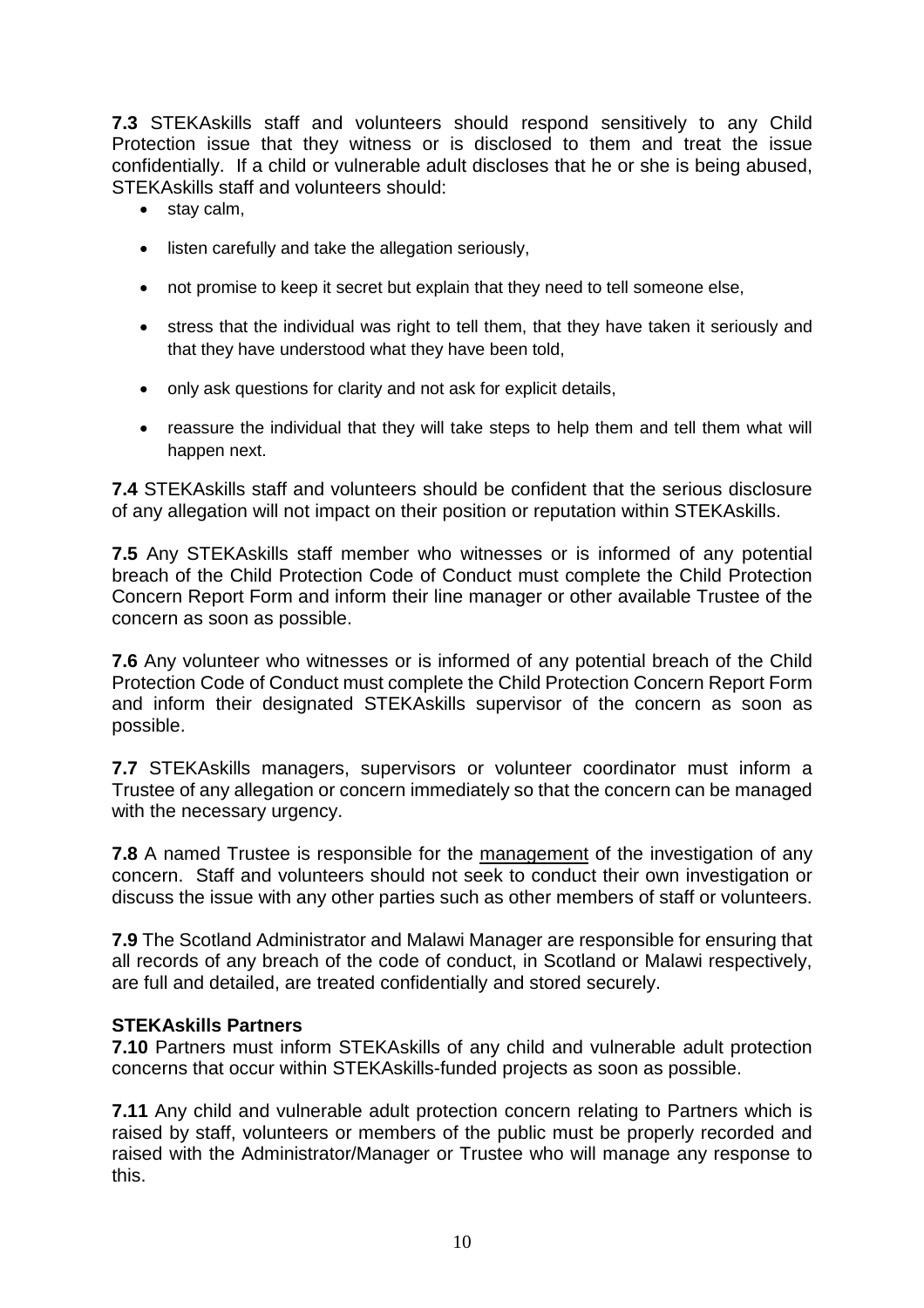### **8. Responding to Concerns**

**8.1** A named Trustee is responsible for ensuring that a thorough investigation of any concern is conducted as soon as possible where there has been a breach of the Code of Conduct by a member of staff or a volunteer. The Trustee should always refer any reported concern to the Convenor of the Board who may decide to report this to the Board of Trustees.

**8.2** In some instances it may also be necessary for the Trustee to ensure that the concern is immediately referred to the relevant statutory authorities (i.e. Police or Child Welfare Authority) to ensure that the child or vulnerable adult is protected from any further harm. In these instances the Trustee should always refer any reported concern to the Convenor of the Board who will report this immediately to the Board of Trustees.

**8.3** It may be necessary for a member of staff to be suspended whilst an investigation is taking place. Any suspension will be as brief as possible and will be on full pay. Any action taken will be in line with the STEKAskills Disciplinary, Appeal and Grievance Procedure.

**8.4** It may be necessary for a volunteer to be suspended whilst an investigation is taking place. Any suspension will be as brief as possible.

**8.5** STEKAskills will endeavour to ensure that any child, vulnerable adult or other party who has been affected by any breach of the code of conduct is given immediate and appropriate support and care and that steps are taken to ensure that the child or vulnerable adult will receive appropriate long term support where necessary.

**8.6** STEKAskills will endeavour to ensure that any member of STEKAskills staff or volunteer who has been suspended whilst an investigation is taking place is given appropriate support. It should be clear that suspension during an investigation does not constitute disciplinary action or imply guilt and if no breach has taken place, records of any investigation will be destroyed with one year of the investigation.

**8.7** The Trustee is responsible for ensuring that a full investigation report is produced, which will be reviewed by the appropriate line manager and senior staff members. Any investigation will always be conducted with reference to national laws and employment rights and where any concern could constitute a criminal act the details will be immediately referred to any relevant statutory authorities.

**8.8** Following full investigation, STEKAskills may implement the relevant disciplinary action for staff in accordance with STEKAskills Disciplinary Procedure. Staff have the right to respond to this as appropriate, in accordance with the STEKAskills staff handbook.

**8.9** Where a concern relates to any volunteer, STEKAskills may choose to end the volunteer relationship.

#### **STEKASKILLS Partners**